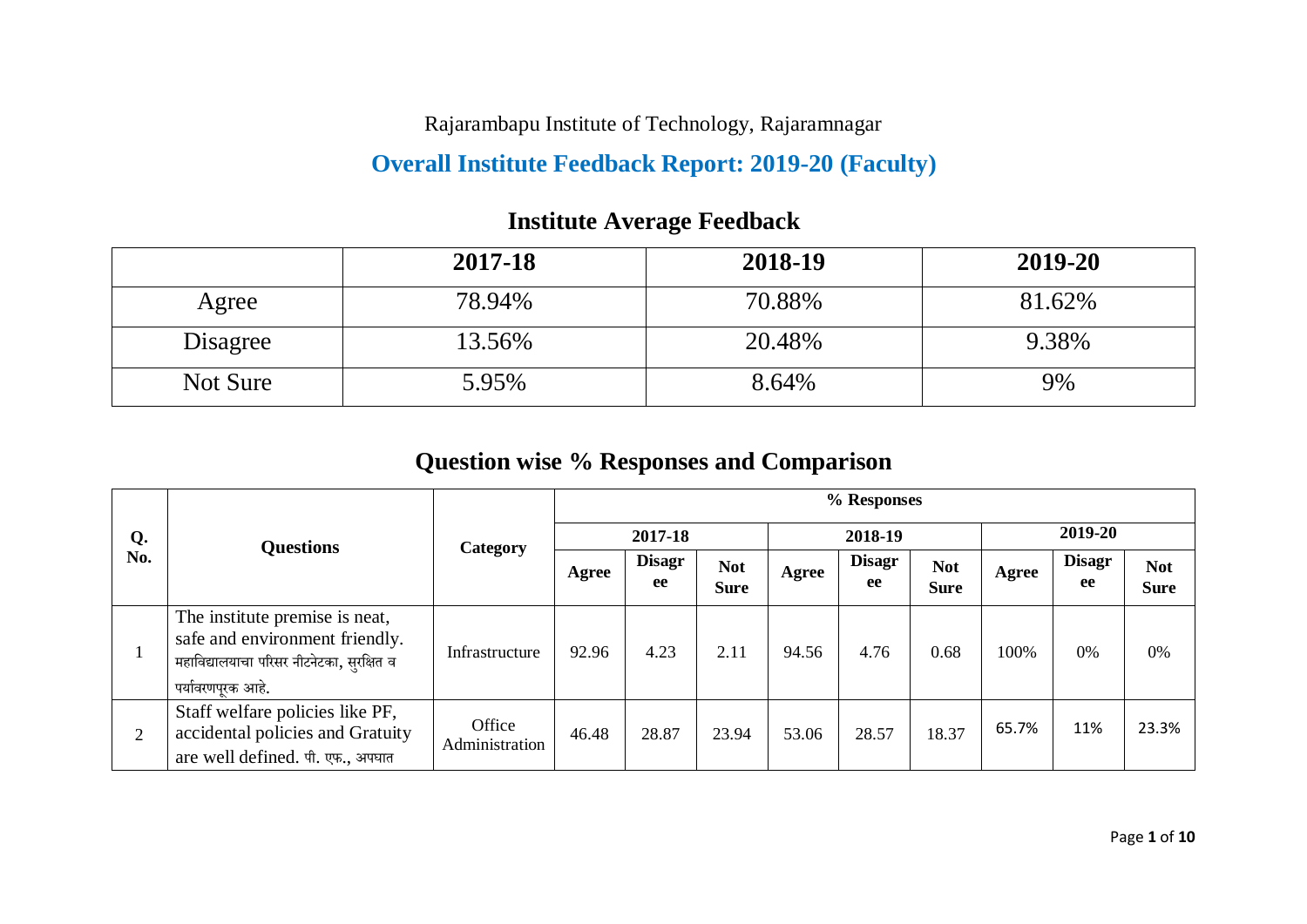|                 | पॉलीसी व ग्रच्युइटीसारख्या कर्मचारी कल्याणकारी<br>पॉलीसी चांगल्या प्रकारे परिभाषित आहेत.                                                                                                                                                             |                          |       |       |       |       |       |       |       |       |       |
|-----------------|------------------------------------------------------------------------------------------------------------------------------------------------------------------------------------------------------------------------------------------------------|--------------------------|-------|-------|-------|-------|-------|-------|-------|-------|-------|
| 3               | Employees safeguard self-<br>interest than the larger interest of<br>the institute. कर्मचाऱ्याना संस्थेच्या मोठ्या<br>हितापेक्षा फक्त त्याच्या स्वत: च्या फायद्या मध्ये<br>स्वारस्य आहे.                                                             | Relationship             | 51.40 | 33.80 | 12.68 | 44.90 | 41.50 | 13.61 | 26.8% | 62.2% | 11%   |
| $\overline{4}$  | IT support (e.g. computer,<br>internet, printing facility etc.)<br>provided by institute is<br>sufficient/up-to the mark.<br>महाविद्यालयामार्फत दिल्या जाणाऱ्या माहिती<br>तंत्रज्ञान विषयक सुविधा (संगणक, इंटरनेट, प्रिंटींग<br>सुविधा) पुरेशा आहेत. | Infrastructure           | 84.51 | 11.27 | 3.52  | 85.71 | 12.24 | 2.04  | 95.3% | 2.3%  | 2.4%  |
| $5\overline{)}$ | Library staff is supportive and<br>cooperative. ग्रंथालय कर्मचारी सहाय्यक<br>आणि सहकारी आहेत                                                                                                                                                         | Library                  | 92.96 | 2.82  | 3.52  | 94.56 | 4.08  | 1.36  | 98.2% | 1.2%  | 0.6%  |
| 6               | Office provides support for<br>preparing reports of NAAC,<br>NBA. ऑफिस NAAC आणि NBA<br>अहवाल तयार करण्यासाठी मदत करते.                                                                                                                               | Office<br>Administration | 52.11 | 35.92 | 10.56 | 53.06 | 36.05 | 10.88 | 79.7% | 8.7%  | 11.6% |
| 7               | I always feel proud of my<br>institute. महाविद्यालयाचा मला अभिमान<br>आहे.                                                                                                                                                                            | Job<br>Satisfaction      | 89.44 | 7.04  | 2.82  | 87.07 | 4.76  | 8.16  | 98.8% | 0.6%  | 0.6%  |
| 8               | The public utilities (e.g.<br>washrooms, common rooms,<br>drinking water facilities etc.) are<br>maintained properly. सार्वजनिक<br>उपयोगितांची देखभाल (उदा.: वॉशरूम, कॉमन                                                                            | Infrastructure           | 68.31 | 24.65 | 5.63  | 81.63 | 12.24 | 6.12  | 89%   | 7%    | 4%    |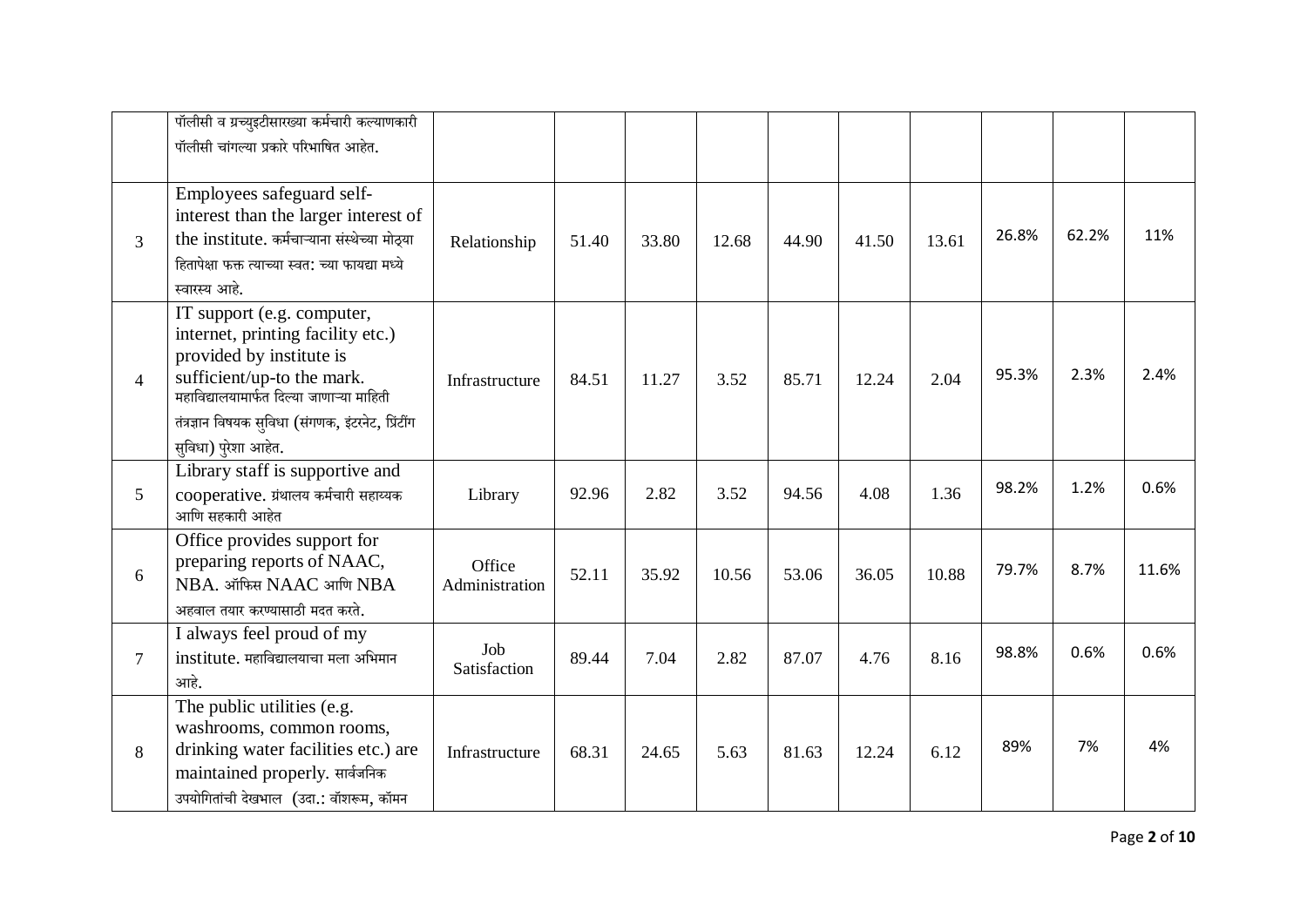|    | रूम, पिण्याच्या पाण्याची सुविधा इ.) योग्य प्रकारे<br>ठेवली जाते.                                                                                                              |                          |       |       |       |       |       |       |       |       |       |
|----|-------------------------------------------------------------------------------------------------------------------------------------------------------------------------------|--------------------------|-------|-------|-------|-------|-------|-------|-------|-------|-------|
| 9  | Office staff operates as per the<br>rules and regulations of<br>KES/SUK/DTE/AICTE.<br>KES/SUK/DTE/AICTE च्या नियम व<br>कायद्यानुसार ऑफिस कर्मचारी कामकाज<br>करतात/चालवतात.    | Office<br>Administration | 52.82 | 32.39 | 14.08 | 49.66 | 38.78 | 11.56 | 81.4% | 9.3%  | 9.3%  |
| 10 | Institute provides facilities for<br>family welfare. महाविद्यालय कौट्रंम्बिक<br>कल्याणासाठी सुविधा पुरविते.                                                                   | Job<br>Satisfaction      | 32.39 | 45.07 | 20.42 | 34.69 | 40.14 | 25.17 | 51.2% | 20.3% | 28.5% |
| 11 | We get sufficient number of<br>books from the library as per<br>library rules. ग्रंथालयाच्या नियमानुसार<br>आम्हाला ग्रंथालयाकडून पुरेशी पुस्तके मिळतात.                       | Library                  | 86.62 | 9.86  | 1.41  | 96.60 | 2.72  | 0.68  | 98.3% | 1.7%  | 0%    |
| 12 | I enjoy my job. मला माझ्या कामाचा<br>आनंद मिळतो.                                                                                                                              | Job<br>Satisfaction      | 67.61 | 19.72 | 11.97 | 68.03 | 18.37 | 13.61 | 91.3% | 4.7%  | 4%    |
| 13 | The institute canteen is neat,<br>clean and offers quality food.<br>महाविद्यालयाच्या उपहारगृह व्यवस्थित व स्वच्छ<br>आहे तसेच उपहारगृह चांगल्या प्रतीचे अन्न पदार्थ<br>मिळतात. | Infrastructure           | 47.89 | 37.32 | 14.08 | 57.82 | 29.25 | 12.93 | 70.3% | 12.2% | 17.5% |
| 14 | Salaries are paid in time. पगार/वेतन<br>वेळेवर दिले जाते.                                                                                                                     | Office<br>Administration | 95.77 | 2.11  | 1.41  | 97.96 | 1.36  | 0.68  | 95.3% | 2.9%  | 1.8%  |
| 15 | I can freely express my<br>agreements or disagreements<br>with the matters on which my<br>views are sought. ज्या बाबींवर माझे मत                                              | Job<br>Satisfaction      | 44.37 | 38.73 | 15.49 | 46.94 | 40.14 | 12.93 | 75%   | 11%   | 14%   |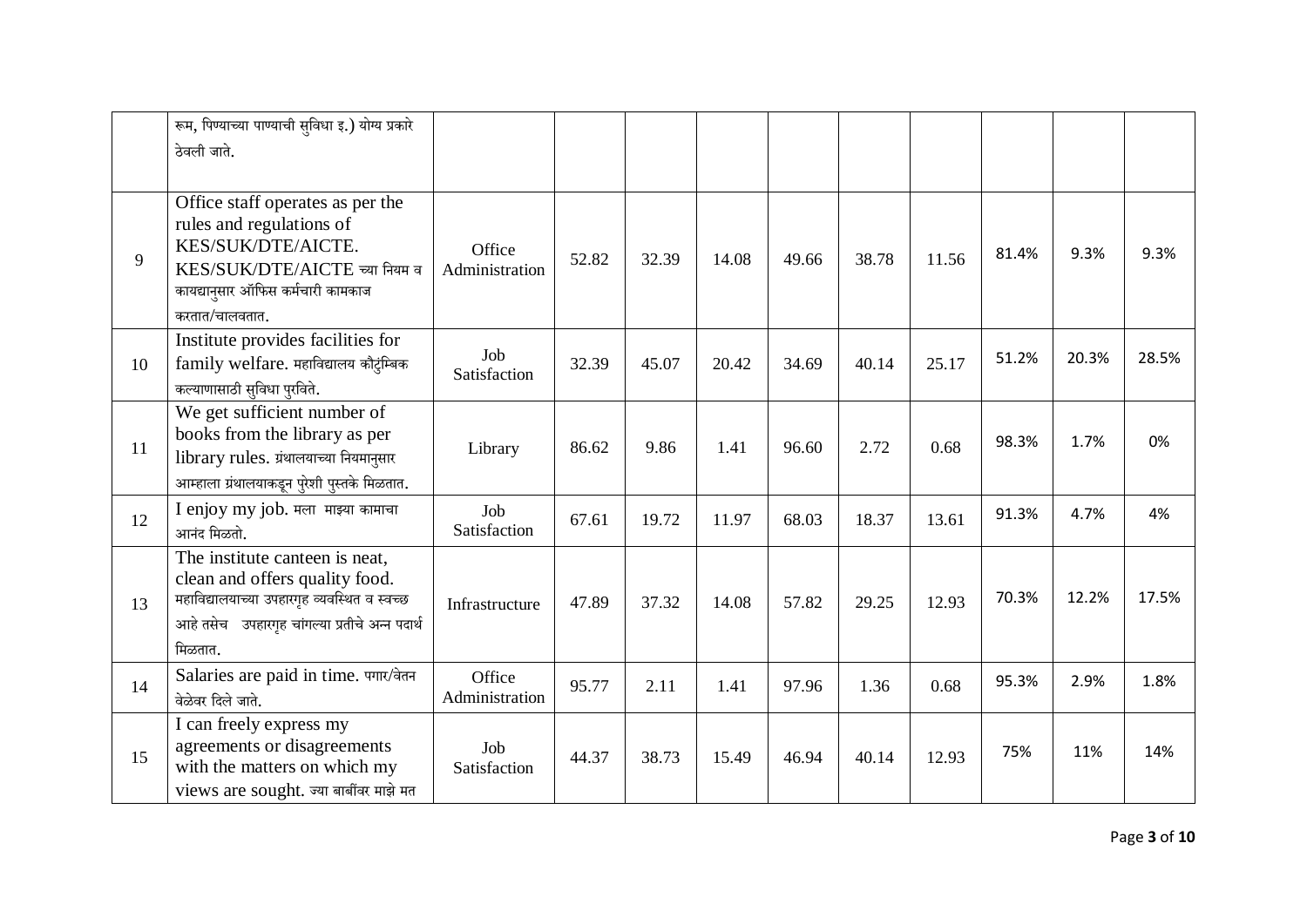|    | मागितले जाते त्यावर मी मुक्तपणे माझी सहमती                                                                                                                                                                                                                                                                                                 |                          |       |       |       |       |       |       |       |       |       |
|----|--------------------------------------------------------------------------------------------------------------------------------------------------------------------------------------------------------------------------------------------------------------------------------------------------------------------------------------------|--------------------------|-------|-------|-------|-------|-------|-------|-------|-------|-------|
|    | किंवा असहमती व्यक्त करू शकतो/शकते                                                                                                                                                                                                                                                                                                          |                          |       |       |       |       |       |       |       |       |       |
| 16 | Faculty and staff works as a<br>team. शिक्षक आणि शिक्षकेतर कर्मचारी<br>एकसंधपणे काम करतात                                                                                                                                                                                                                                                  | Relationship             | 65.49 | 23.24 | 10.56 | 73.47 | 17.01 | 9.52  | 83.7% | 7%    | 9.3%  |
| 17 | Classrooms and laboratories are<br>well equipped with good<br>ambience. वर्गखोल्या व प्रयोगशाळा या<br>सर्वासोयीनियुकत व प्रशस्त आहेत                                                                                                                                                                                                       | Infrastructure           | 80.28 | 12.68 | 6.34  | 87.76 | 8.84  | 3.40  | 94.8% | 4%    | 1.2%  |
| 18 | Online resourses (e. g. e-<br>journals, databases, e-books)<br>meet my learning and research<br>needs. ऑनलाईन संसाधने (उदा. ई.<br>नियतकालिके, डाटाबेस, ई-पुस्तके) माझ्या<br>शैक्षणिक व संशोधन गरजा पूर्ण करतात.                                                                                                                            | Infrastructure           | 85.21 | 9.86  | 4.23  | 92.52 | 4.76  | 2.72  | 97.7% | 0.6%  | 1.7%  |
| 19 | Office records are properly<br>maintained and made easily<br>available as and when required.<br>(Service book, leave records,<br>personal records etc.) ऑफिसमधील<br>कागदपत्रे/नोंदी व्यवस्थित योग्यरीत्या ठेवल्या<br>जातात आणि जेव्हा आवश्यकता असेल तेव्हा<br>सहज उपलब्ध होतात (उदा. सेवा पुस्तिका, रजेच्या<br>नोंदी व वैयाक्तिक नोंदी इ.) | Office<br>Administration | 54.93 | 31.69 | 12.68 | 54.42 | 33.33 | 12.24 | 70.3% | 15.1% | 14.6% |
| 20 | The facilities and work culture in<br>the institute is satisfactory.<br>महाविद्यालयातील सुविधा व कार्य करण्याच्या<br>पद्धती (कार्य संस्कृती) समाधानकारक आहेत.                                                                                                                                                                              | Job<br>Satisfaction      | 60.56 | 22.54 | 16.20 | 66.67 | 27.21 | 6.12  | 85.5% | 5.8%  | 8.7%  |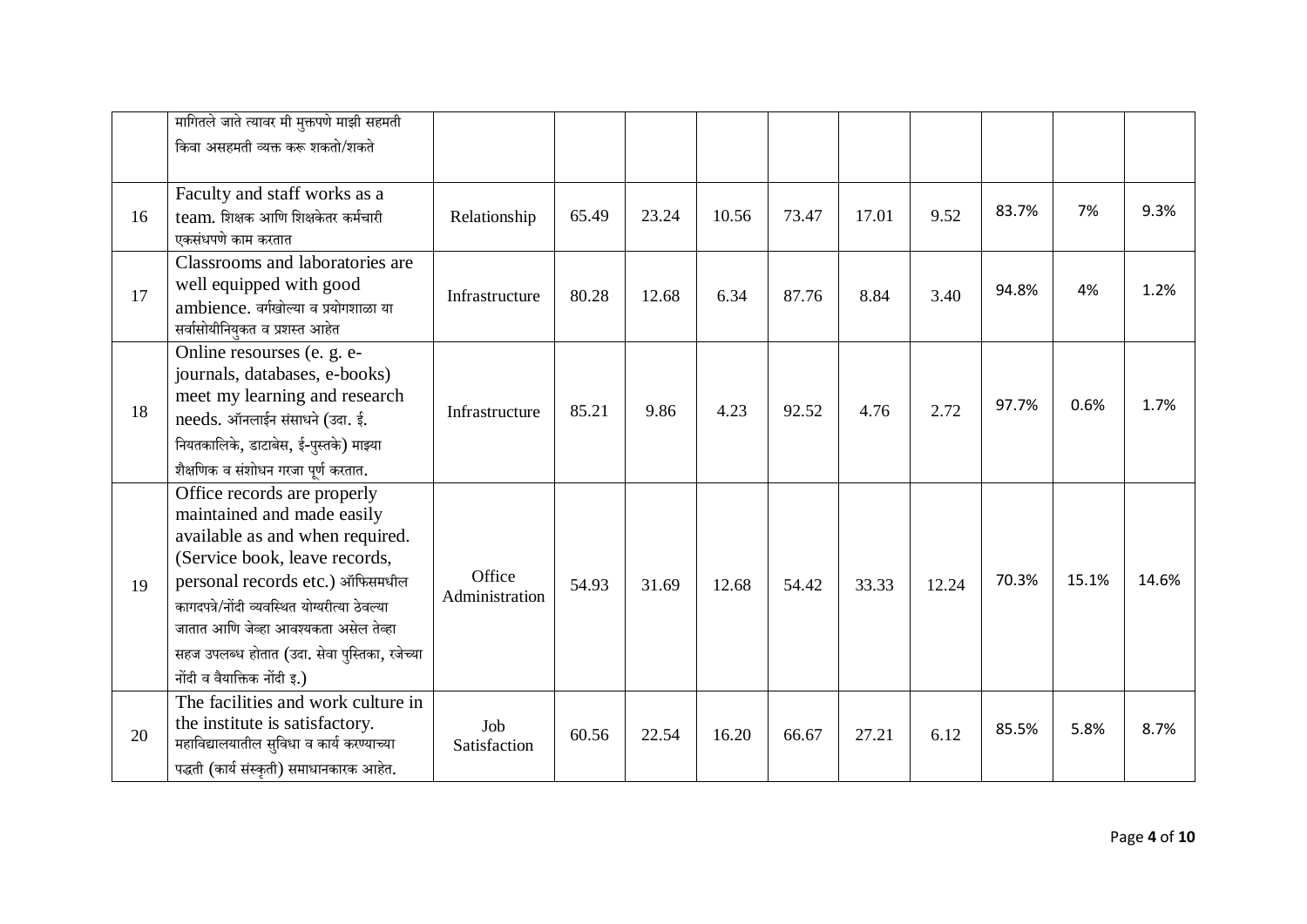# **Questions With Below Institute Average Score - 2019-20**

| <b>Q.</b> No.  | <b>Questions</b>                                                                                                                                                                                                                                                                                                         | Category                 | % Responses |                 |                 |  |
|----------------|--------------------------------------------------------------------------------------------------------------------------------------------------------------------------------------------------------------------------------------------------------------------------------------------------------------------------|--------------------------|-------------|-----------------|-----------------|--|
|                |                                                                                                                                                                                                                                                                                                                          |                          | Agree       | <b>Disagree</b> | <b>Not Sure</b> |  |
| $\overline{2}$ | Staff welfare policies like PF, accidental policies and Gratuity are well defined. पी. एफ., अपघात<br>पॉलीसी व ग्रच्युइटीसारख्या कर्मचारी कल्याणकारी पॉलीसी चांगल्या प्रकारे परिभाषित आहेत.                                                                                                                               | Office<br>Administration | 65.70%      | 11%             | 23.30%          |  |
| 3              | Employees safeguard self-interest than the larger interest of the institute. कर्मचाऱ्याना संस्थेच्या मोठ्या<br>हितापेक्षा फक्त त्याच्या स्वत: च्या फायद्या मध्ये स्वारस्य आहे.                                                                                                                                           | Relationship             | 26.80%      | 62.20%          | 11%             |  |
| 6              | Office provides support for preparing reports of NAAC, NBA. ऑफिस NAAC आणि NBA अहवाल<br>तयार करण्यासाठी मदत करते.                                                                                                                                                                                                         | Office<br>Administration | 79.70%      | 8.70%           | 11.60%          |  |
| <b>10</b>      | Institute provides facilities for family welfare. महाविद्यालय कौटुंम्बिक कल्याणासाठी सुविधा पुरविते.                                                                                                                                                                                                                     | <b>Job Satisfaction</b>  | 51.20%      | 20.30%          | 28.50%          |  |
| 13             | The institute canteen is neat, clean and offers quality food. महाविद्यालयाच्या उपहारगृह व्यवस्थित व स्वच्छ आहे<br>तसेच उपहारगृह चांगल्या प्रतीचे अन्न पदार्थ मिळतात.                                                                                                                                                     | Infrastructure           | 70.30%      | 12.20%          | 17.50%          |  |
| 15             | I can freely express my agreements or disagreements with the matters on which my views are<br>sought. ज्या बार्बीवर माझे मत मागितले जाते त्यावर मी मुक्तपणे माझी सहमती किवा असहमती व्यक्त करू शकतो/शकते                                                                                                                  | <b>Job Satisfaction</b>  | 75%         | 11%             | 14%             |  |
| 19             | Office records are properly maintained and made easily available as and when required.<br>(Service book, leave records, personal records etc.) ऑफिसमधील कागदपत्रे/नोंदी व्यवस्थित योग्यरीत्या ठेवल्या जातात<br>आणि जेव्हा आवश्यकता असेल तेव्हा सहज उपलब्ध होतात (उदा. सेवा पुस्तिका, रजेच्या नोंदी व वैयाक्तिक नोंदी इ.) | Office<br>Administration | 70.30%      | 15.10%          | 14.60%          |  |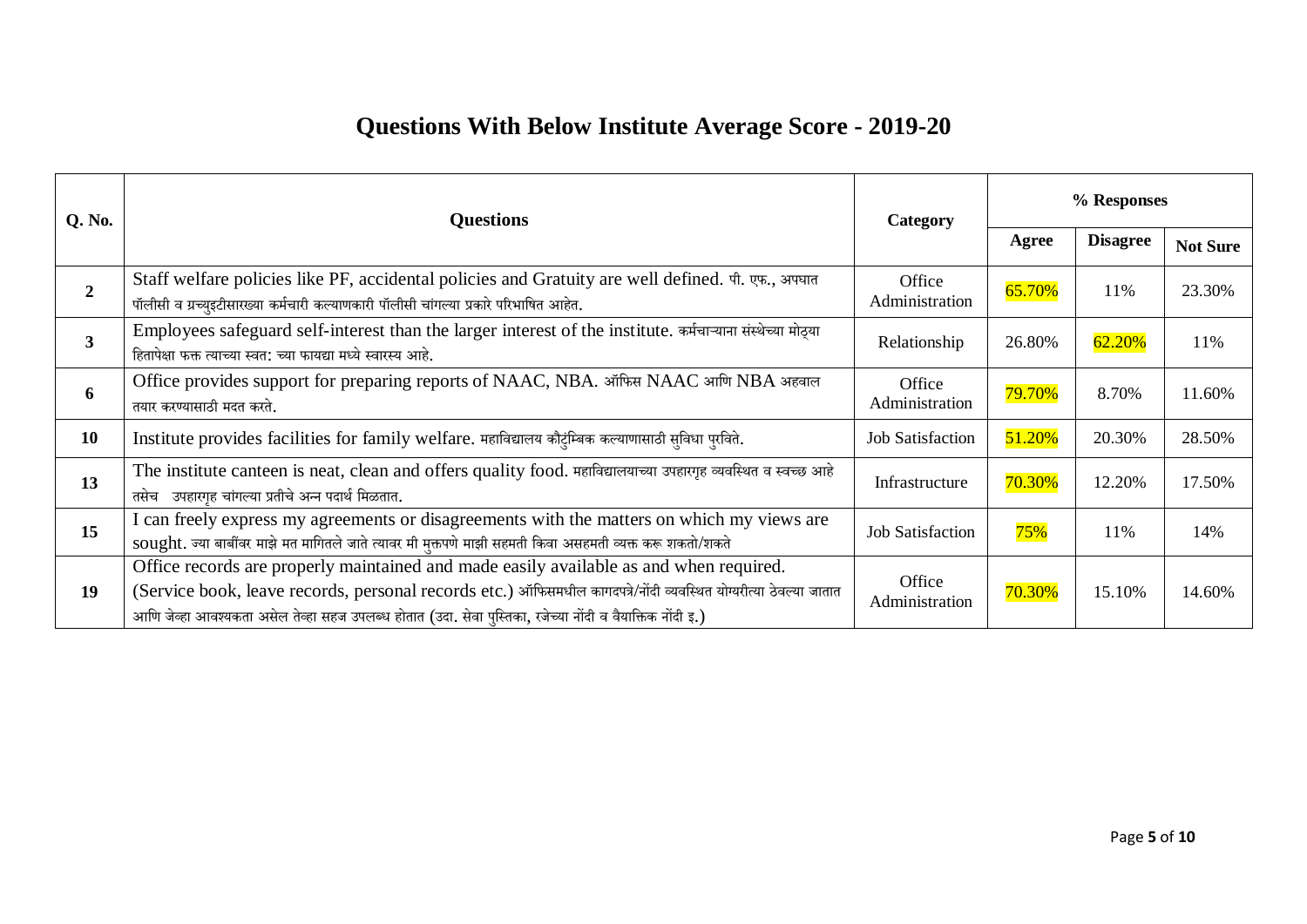Rajarambapu Institute of Technology, Rajaramnagar

## **Overall Institute Feedback Report: 2019-20 (Non-Teaching)**

|          | 2017-18 | 2018-19 | 2019-20 |
|----------|---------|---------|---------|
| Agree    | 78.94%  | 84.24%  | 90.26%  |
| Disagree | 13.56%  | 10.98%  | 6.29%   |
| Not Sure | 5.95%   | 4.78%   | 3.45%   |

#### **Institute Average Feedback**

## **Question wise % Responses and Comparison**

|     |                                                                                                                                                                                                  |                          | % Responses |                 |                           |       |                 |                           |         |                 |                           |  |  |
|-----|--------------------------------------------------------------------------------------------------------------------------------------------------------------------------------------------------|--------------------------|-------------|-----------------|---------------------------|-------|-----------------|---------------------------|---------|-----------------|---------------------------|--|--|
| Q.  | <b>Questions</b>                                                                                                                                                                                 | Category                 |             | 2017-18         |                           |       | 2018-19         |                           | 2019-20 |                 |                           |  |  |
| No. |                                                                                                                                                                                                  |                          | Agree       | <b>Disagree</b> | <b>Not</b><br><b>Sure</b> | Agree | <b>Disagree</b> | <b>Not</b><br><b>Sure</b> | Agree   | <b>Disagree</b> | <b>Not</b><br><b>Sure</b> |  |  |
|     | The institute premise is neat, safe and<br>environment friendly. महाविद्यालयाचा परिसर<br>नीटनेटका, सुरक्षित व पर्यावरणपूरक आहे.                                                                  | Infrastructure           | 92.96       | 2.82            | 2.82                      | 97.47 | 1.27            | 1.26                      | 100     | 0               | $\Omega$                  |  |  |
| 2   | Staff welfare policies like PF, accidental<br>policies and Gratuity are well defined. पी.<br>एफ., अपघात पॉलीसी व ग्रच्युइटीसारख्या कर्मचारी<br>कल्याणकारी पॉलीसी चांगल्या प्रकारे परिभाषित आहेत. | Office<br>Administration | 73.24       | 17.61           | 7.75                      | 82.28 | 6.33            | 11.39                     | 87.6    | 2.3             | 10.1                      |  |  |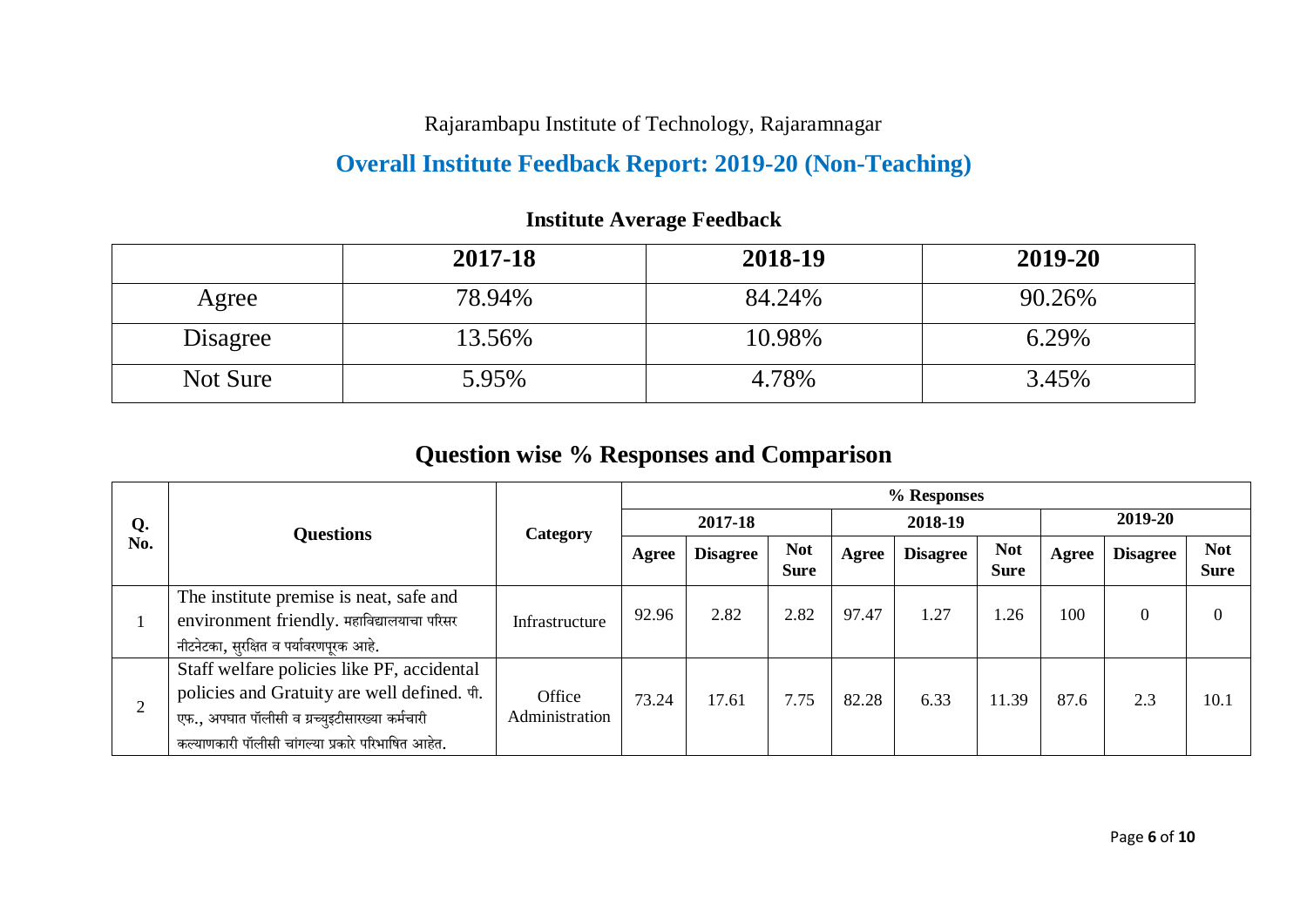| $\overline{3}$ | Employees safeguard self-interest than the<br>larger interest of the institute. कर्मचाऱ्याना संस्थेच्या<br>मोठया हितापेक्षा फक्त त्याच्या स्वत: च्या फायद्या मध्ये स्वारस्य आहे.                                                               | Relationship             | 52.82 | 35.21 | 9.86 | 54.43 | 32.28 | 13.29 | 14   | 76             | 10       |
|----------------|------------------------------------------------------------------------------------------------------------------------------------------------------------------------------------------------------------------------------------------------|--------------------------|-------|-------|------|-------|-------|-------|------|----------------|----------|
| $\overline{4}$ | IT support (e.g. computer, internet,<br>printing facility etc.) provided by<br>institute is sufficient/up-to the mark.<br>महाविद्यालयामार्फत दिल्या जाणाऱ्या माहिती तंत्रज्ञान विषयक<br>सुविधा (संगणक, इंटरनेट, प्रिंटींग सुविधा) पुरेशा आहेत. | Infrastructure           | 90.14 | 7.04  | 1.41 | 94.94 | 3.8   | 1.26  | 99.2 | 0.8            | $\Omega$ |
| 5              | Library staff is supportive and<br>cooperative. ग्रंथालय कर्मचारी सहाय्यक आणि सहकारी<br>आहेत                                                                                                                                                   | Library                  | 91.55 | 2.82  | 4.23 | 91.77 | 5.7   | 2.53  | 96.9 | 0.8            | 2.3      |
| 6              | Office provides support for preparing<br>reports of NAAC, NBA. ऑफिस NAAC<br>आणि $NBA$ अहवाल तयार करण्यासाठी मदत करते.                                                                                                                          | Office<br>Administration | 74.65 | 19.01 | 4.93 | 81.65 | 13.29 | 5.06  | 94.5 | 1.6            | 3.9      |
| $\tau$         | I always feel proud of my institute.<br>महाविद्यालयाचा मला अभिमान आहे.                                                                                                                                                                         | <b>Job Satisfaction</b>  | 93.66 | 2.82  | 0.70 | 96.2  | 1.9   | 1.9   | 98.4 | $\overline{0}$ | 1.6      |
| 8              | The public utilities (e.g. washrooms,<br>common rooms, drinking water facilities<br>etc.) are maintained properly. सार्वजनिक<br>उपयोगितांची देखभाल (उदा.: वॉशरूम, कॉमन रूम, पिण्याच्या<br>पाण्याची सुविधा इ.) योग्य प्रकारे ठेवली जाते.        | Infrastructure           | 87.32 | 8.45  | 2.82 | 91.14 | 8.23  | 0.63  | 93.8 | 6.2            | $\Omega$ |
| 9              | Office staff operates as per the rules and<br>regulations of KES/SUK/DTE/AICTE.<br>KES/SUK/DTE/AICTE च्या नियम व<br>कायद्यानुसार ऑफिस कर्मचारी कामकाज करतात/चालवतात.                                                                           | Office<br>Administration | 70.42 | 19.72 | 8.45 | 77.85 | 16.45 | 5.7   | 93.8 | 3.1            | 3.1      |
| 10             | Institute provides facilities for family<br>welfare. महाविद्यालय कौटुंम्बिक कल्याणासाठी सुविधा<br>परविते.                                                                                                                                      | <b>Job Satisfaction</b>  | 58.45 | 31.69 | 8.45 | 62.03 | 27.84 | 10.13 | 79.8 | 8.6            | 11.6     |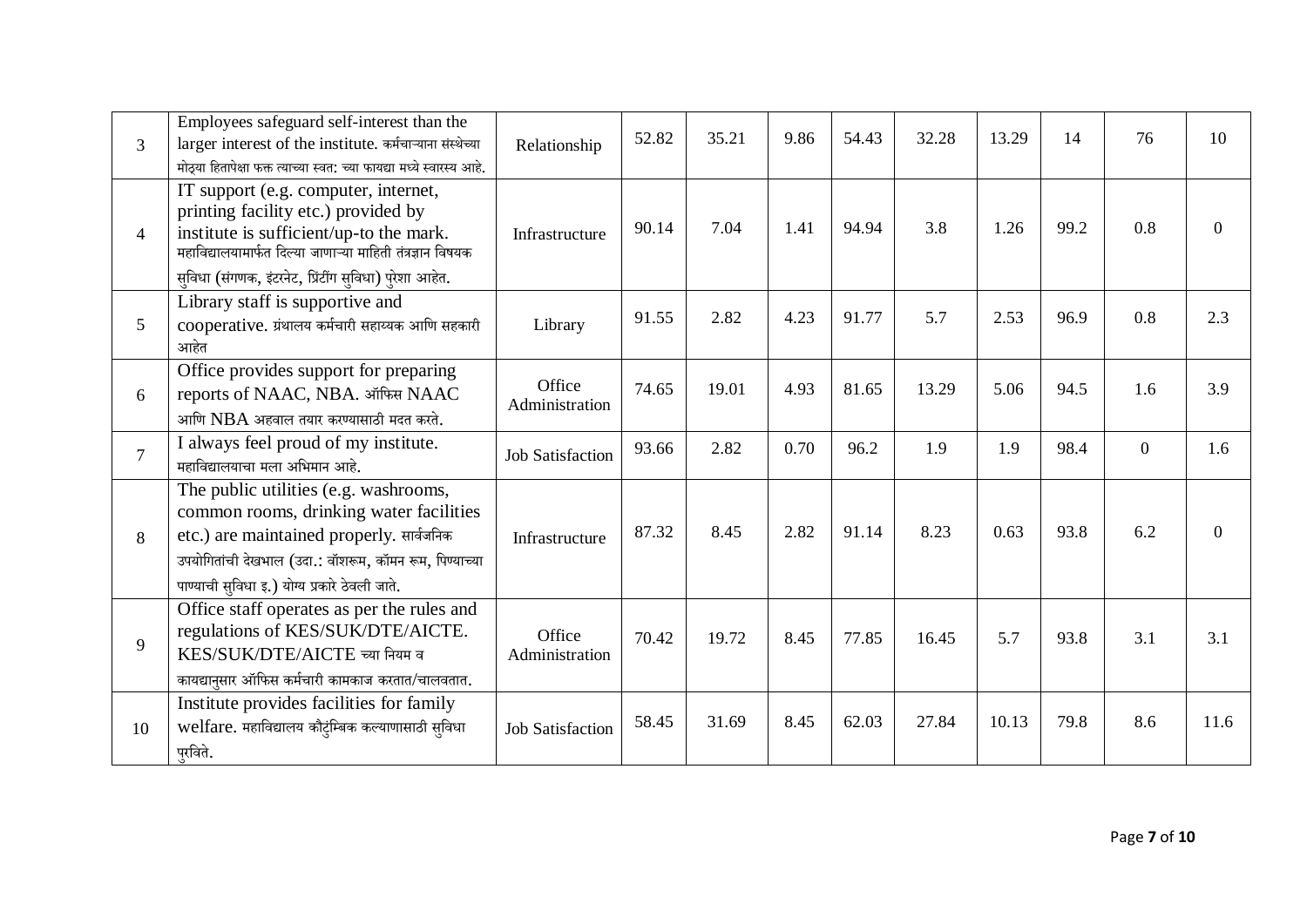| 11 | We get sufficient number of books from<br>the library as per library rules. ग्रंथालयाच्या<br>नियमानुसार आम्हाला ग्रंथालयाकडून पुरेशी पुस्तके मिळतात.                                                             | Library                  | 88.03 | 3.52  | 7.04  | 90.5  | 5.7   | 3.8            | 96.1 | 0.8            | 3.1            |
|----|------------------------------------------------------------------------------------------------------------------------------------------------------------------------------------------------------------------|--------------------------|-------|-------|-------|-------|-------|----------------|------|----------------|----------------|
| 12 | I enjoy my job. मला माझ्या कामाचा आनंद मिळतो.                                                                                                                                                                    | <b>Job Satisfaction</b>  | 81.69 | 11.27 | 5.63  | 86.71 | 11.39 | 1.9            | 96.9 | 0.8            | 2.3            |
| 13 | The institute canteen is neat, clean and<br>offers quality food. महाविद्यालयाच्या उपहारगृह<br>व्यवस्थित व स्वच्छ आहे तसेच उपहारगृह चांगल्या प्रतीचे<br>अन्न पदार्थ मिळतात.                                       | Infrastructure           | 55.63 | 32.39 | 10.56 | 65.83 | 24.68 | 9.49           | 85.3 | 9.3            | 5.4            |
| 14 | Salaries are paid in time. पगार/वेतन वेळेवर दिले<br>जाते.                                                                                                                                                        | Office<br>Administration | 97.18 | 1.41  | 0.00  | 98.1  | 0.63  | 1.27           | 100  | $\overline{0}$ | $\overline{0}$ |
| 15 | I can freely express my agreements or<br>disagreements with the matters on which<br>my views are sought. ज्या बाबींवर माझे मत<br>मागितले जाते त्यावर मी मुक्तपणे माझी सहमती किंवा असहमती<br>व्यक्त करू शकतो/शकते | <b>Job Satisfaction</b>  | 65.49 | 19.01 | 13.38 | 75.95 | 16.46 | 7.59           | 88.4 | 6.2            | 5.4            |
| 16 | Faculty and staff works as a team. शिक्षक<br>आणि शिक्षकेतर कर्मचारी एकसंधपणे काम करतात                                                                                                                           | Relationship             | 76.06 | 15.49 | 7.04  | 89.24 | 10.76 | $\overline{0}$ | 96.1 | 2.3            | 1.6            |
| 17 | Classrooms and laboratories are well<br>equipped with good ambience. बर्गखोल्या ब<br>प्रयोगशाळा या सर्वासोयीनियुकत व प्रशस्त आहेत                                                                                | Infrastructure           | 92.25 | 3.52  | 2.82  | 94.94 | 3.16  | 1.9            | 97.7 | 0.8            | 1.6            |
| 18 | Online resourses (e. g. e-journals,<br>databases, e-books) meet my learning<br>and research needs. ऑनलाईन संसाधने (उदा. ई.<br>नियतकालिके, डाटाबेस, ई-पुस्तके) माझ्या शैक्षणिक व संशोधन<br>गरजा पूर्ण करतात.      | Infrastructure           | 87.32 | 4.23  | 7.04  | 89.87 | 6.33  | 3.8            | 98.4 | $\overline{0}$ | 1.6            |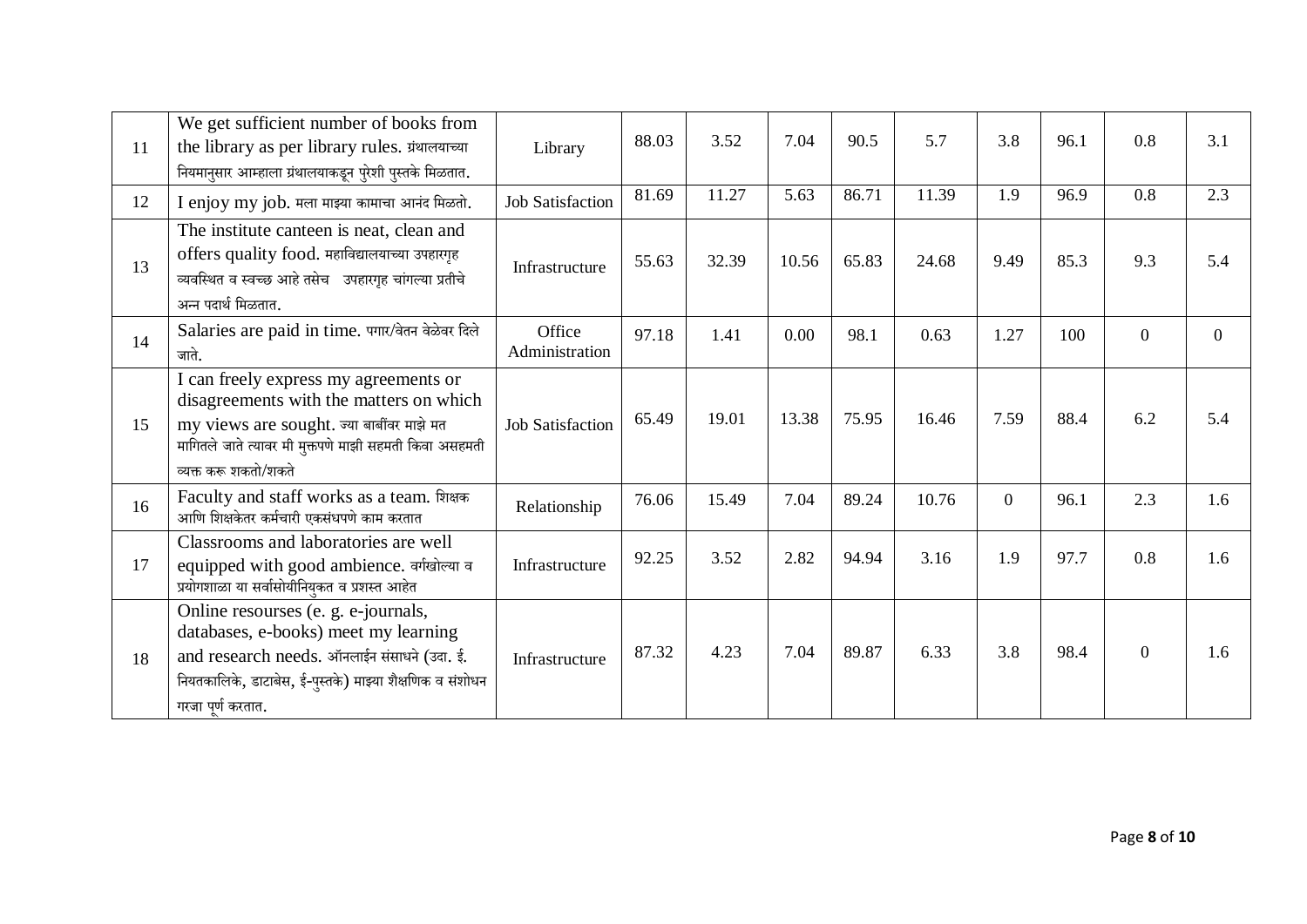| 19 | Office records are properly maintained<br>and made easily available as and when<br>required. (Service book, leave records,<br>personal records etc.) ऑफिसमधील कागदपत्रे/नोंदी<br>व्यवस्थित योग्यरीत्या ठेवल्या जातात आणि जेव्हा आवश्यकता<br>असेल तेव्हा सहज उपलब्ध होतात (उदा. सेवा पुस्तिका,<br>रजेच्या नोंदी व वैयाक्तिक नोंदी इ.) | Office<br>Administration | 69.72 | 21.13 | 7.75 | 79.11 | 13.3  | 7.59 | 91.5 | 4.7 | 3.9 |
|----|--------------------------------------------------------------------------------------------------------------------------------------------------------------------------------------------------------------------------------------------------------------------------------------------------------------------------------------|--------------------------|-------|-------|------|-------|-------|------|------|-----|-----|
| 20 | The facilities and work culture in the<br>institute is satisfactory. महाविद्यालयातील सुविधा<br>व कार्य करण्याच्या पद्धती (कार्य संस्कृती) समाधानकारक<br>आहेत.                                                                                                                                                                        | <b>Job Satisfaction</b>  | 80.28 | 11.97 | 6.34 | 84.81 | 10.13 | 5.06 | 96.9 | 1.6 | - 6 |

# **Questions With Below Institute Average Score**

|        |                                                                                                                                                                                            |                          | % Responses |                 |                 |  |  |
|--------|--------------------------------------------------------------------------------------------------------------------------------------------------------------------------------------------|--------------------------|-------------|-----------------|-----------------|--|--|
| Q. No. | <b>Questions</b>                                                                                                                                                                           | Category                 |             | 2019-20         |                 |  |  |
|        |                                                                                                                                                                                            |                          | Agree       | <b>Disagree</b> | <b>Not Sure</b> |  |  |
| 2      | Staff welfare policies like PF, accidental policies and Gratuity are well defined. पी. एफ., अपघात<br>पॉलीसी व ग्रच्युइटीसारख्या कर्मचारी कल्याणकारी पॉलीसी चांगल्या प्रकारे परिभाषित आहेत. | Office<br>Administration | 87.6        | 2.3             | 10.1            |  |  |
| 3      | Employees safeguard self-interest than the larger interest of the institute. कर्मचाऱ्याना संस्थेच्या मोठ्या<br>हितापेक्षा फक्त त्याच्या स्वत: च्या फायद्या मध्ये स्वारस्य आहे.             | Relationship             | 14          | 76              | 10              |  |  |
| 10     | Institute provides facilities for family welfare. महाविद्यालय कौटुंम्बिक कल्याणासाठी सुविधा पुरविते.                                                                                       | Job<br>Satisfaction      | 79.8        | 8.6             | 11.6            |  |  |